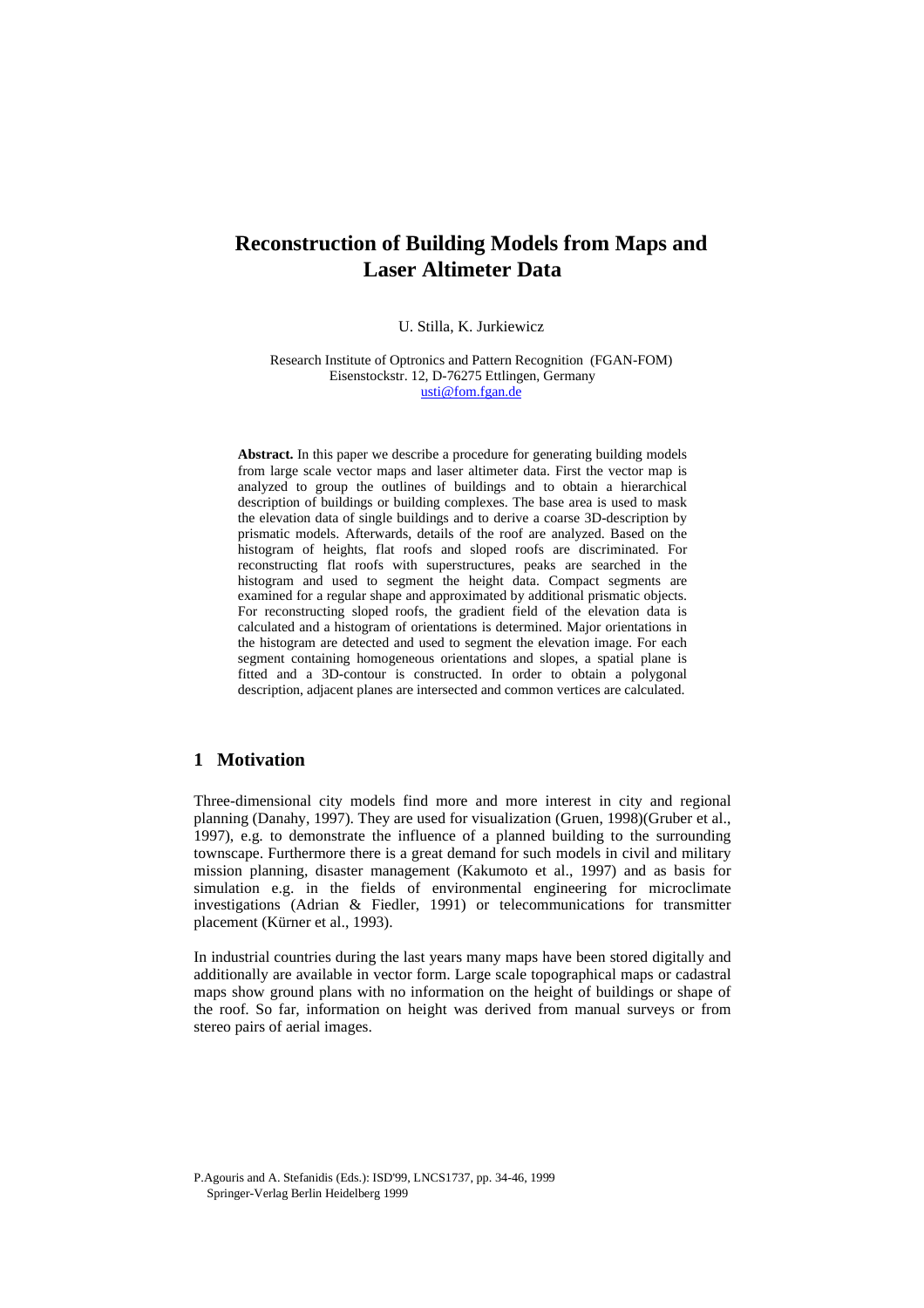#### **1.1 Laser Altimeter Data**

Nowadays elevation data are commercially available from airborne laser scanners. Knowing the precise position and orientation of the airborne platform from differential Ground Positioning System (dGPS) and Inertial Navigation System (INS) measurements, the geographic position of the surface points in three spatial dimensions can be calculated to decimeter accuracy (Huising & Pereira, 1998). With current systems, points can be measured at approximately one point each  $0.5 \times 0.5 \text{ m}^2$ (Lohr, 1998). The sampled surface points distributed over a strip of 250-500m width allows the generation of a geocoded 2D array with elevation data in each cell (elevation image)(Fig. 1). Single flight strips are merged to a consistent digital surface model (DSM) of the whole survey area.

The run-time of a laser pulse reflected at the ground is used to calculate the distance between the sensor and a surface of the scene. If the laser beam illuminates a tree so multiple reflections at different ranges may occur. A certain percentage of the laser beam will be reflected by branches and leaves of the tree. Other parts will penetrate the foliage and will be finally reflected by the terrain surface. The reflected signal can be recorded and analyzed in *first pulse* or *last pulse* mode. While first pulse registration is the optimum choice when surveying the top of objects (e.g. canopy), last pulse registration should be chosen if the final elevation model should describe the ground surface. Fig. 1a shows a section of an image taken in first pulse mode in October. The foliage of the trees is visible. Fig. 1b was taken in last pulse mode in January. The branches and foliage are not visible and the building areas are smaller than in Fig 1a. In some areas no response could be received due to frost and ice. For the reconstruction of roofs we use the images of first pulse registration with a xy resolution of  $1 \text{ m}^2$ .



**Fig. 1. .** Elevation data taken in (a) first pulse mode and (b) last pulse mode.

### **1.2 Visualization**

A simple way to visualize the elevation data is to assign a brightness value to the zcoordinate of each raster element. Combining this brightness with the z-coordinate in a 3D view leads to a plastic appearance of the raster data (Fig. 2). A more realistic appearance can be obtained by using an aerial image to texture the elevation data (Fig.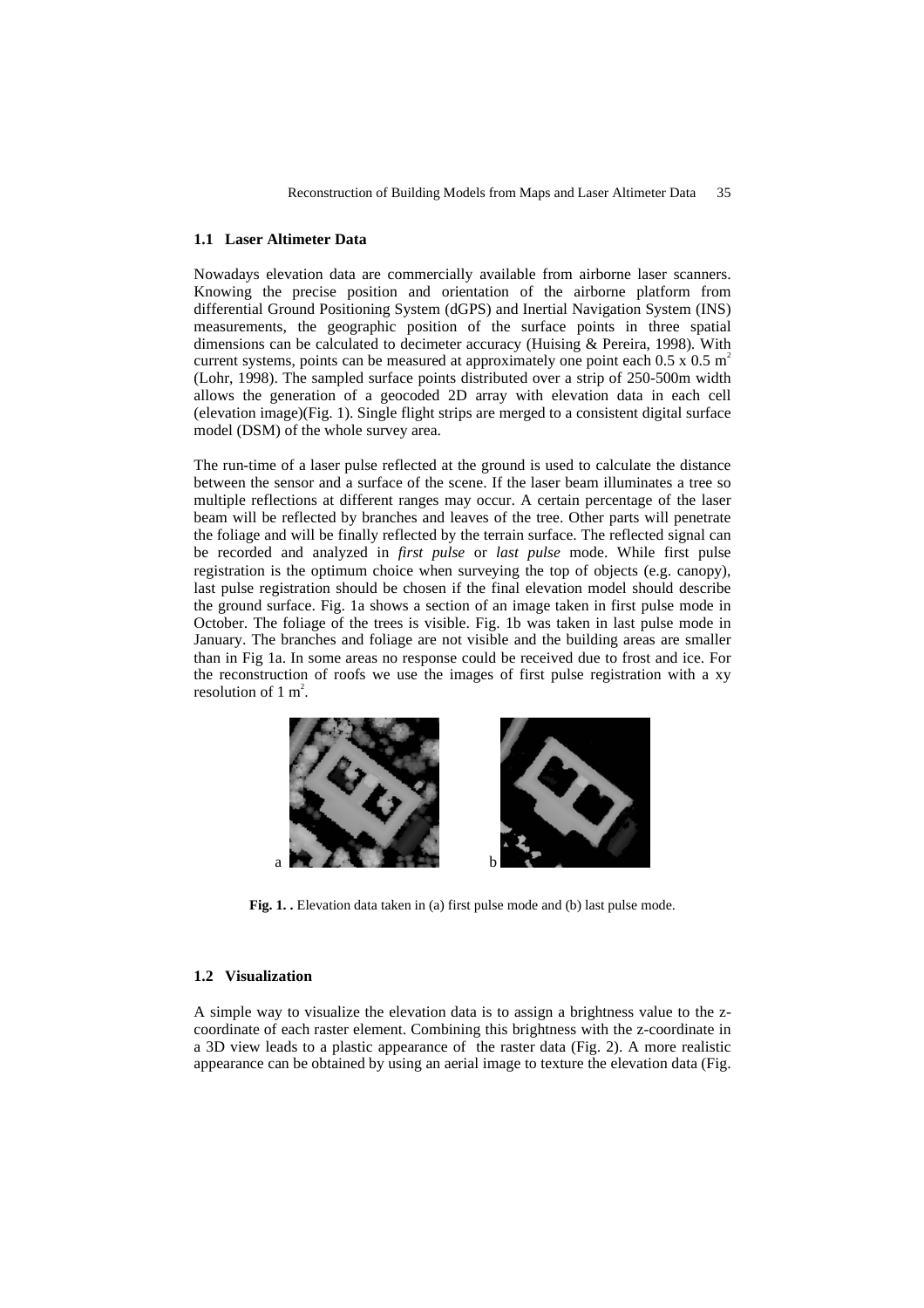3). Nevertheless, the direct use of raster data has its limits for the purpose of a photorealistic animation or a geometric database of physical simulations or a query to an information system. First, the effort for storage and manipulation of data is high and second, an explicit description of the scene by objects, e.g. building models, is not available.



**Fig. 2.** 3D view of laser altimeter data (Karlsruhe, Germany).



**Fig. 3.** 3D view of laser altimeter data textured by an aerial image.

### **1.3 Approaches for Automation**

The manual construction and update of 3D building models is time consuming and expensive. That is why some authors propose approaches to automate the process of exploiting elevation data. In contrast to semi-automatic approaches (Gruen,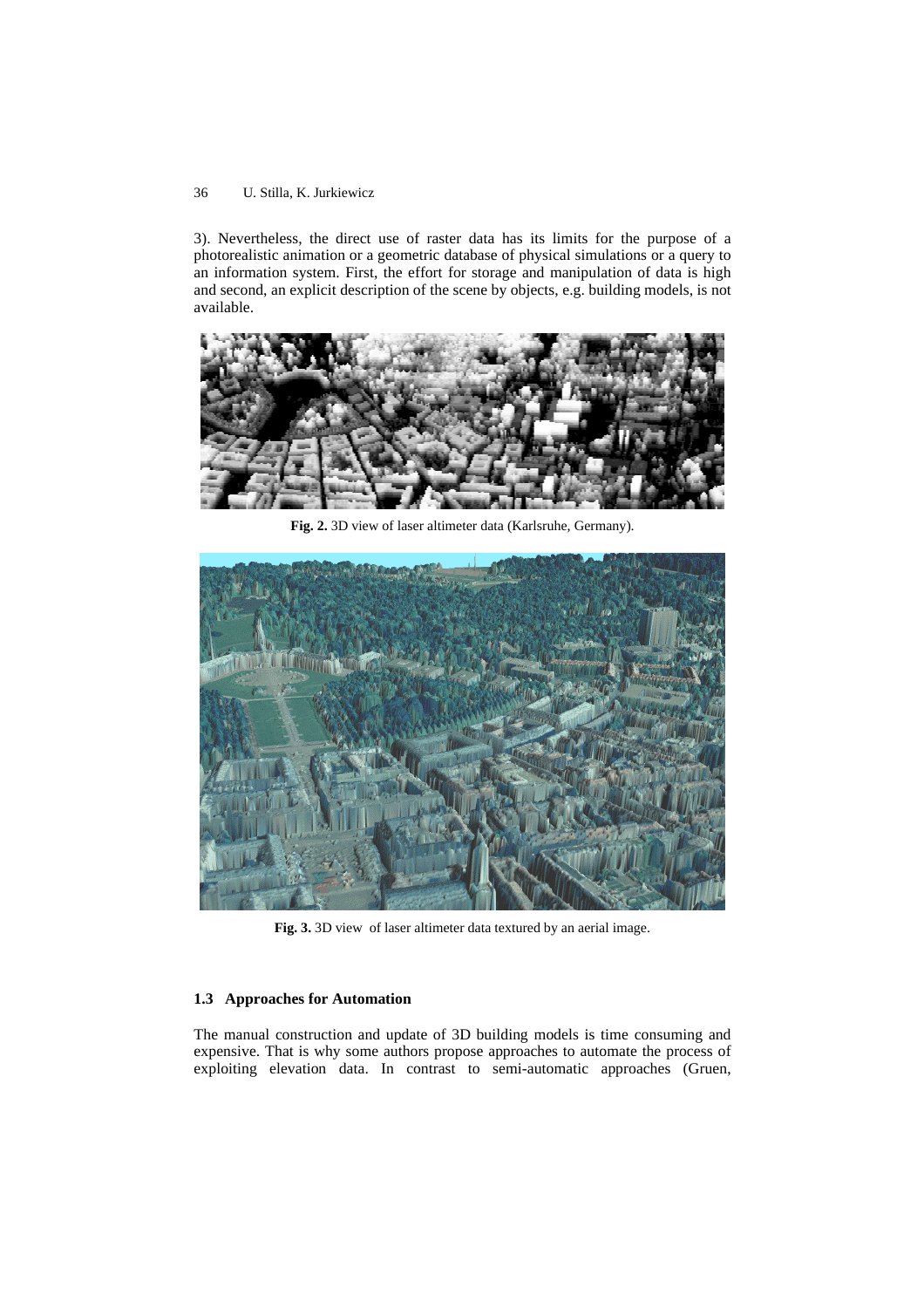1998)(Guelch, 1997) we pursue approaches which allow a fully automatic reconstruction of buildings.

A detection of surface areas belonging to buildings is shown in Hug & Wehr (1997) by morphological filtering of laser images and examining local elevation histograms. The reflectivity obtained by processing the return signal energy is additionally used to separate segments of artificial objects from vegetation. Polygonal 3D-descriptions of buildings were not derived.

A polygonal description of a building is generated by the approach of Weidner & Förstner, (1995) using geometric constraints in form of parametric and prismatic models. The shape of buildings was limited to flat roofs or symmetric sloped gable roofs.

The reconstruction of more complex roof shapes can be found in (Haala and Brenner, 1997). A ground plan of a building is used to derive roof hypotheses. However, any roof construction based on this approach provides incorrect results if the roof structure inside the ground polygon does not follow the cues that can be obtained from the ground polygon (Haala and Brenner, 1997).

In our approach we also combine elevation data and map data to extract buildings but the map data is not used to reconstruct the building roof.

## **2 Scene Analysis**

The automatic generation of urban scene descriptions consists of a multistage process, using different information sources as maps, elevation data, aerial images. We describe structural relations of the object models by rules or so-called productions. The hierarchical organization of object concepts and productions can be depicted by a production net which - comparable to semantic networks - displays the part-of hierarchies of object concepts. Production nets are preferably implemented in a blackboard architecture in the environment system BPI (Blackboard-based Production System for Image Understanding, see Stilla, 1995 ).

In a first step we analyze the digital map by means of a production net in order to obtain a simple urban model consisting of prismatic objects.

# **3 Prismatic Objects**

We use a large scale vector map which is organized in several layers, each of which contains a different class of objects (e.g. streets, buildings, etc.). Fig. 4a-c show a section of the scene, the large scale raster map (1:5000) and the layer *buildings* of the vector map. The topological properties connectivity, closedness, and containment of the non-ordered set of map-lines are tested by a production net of a generic model.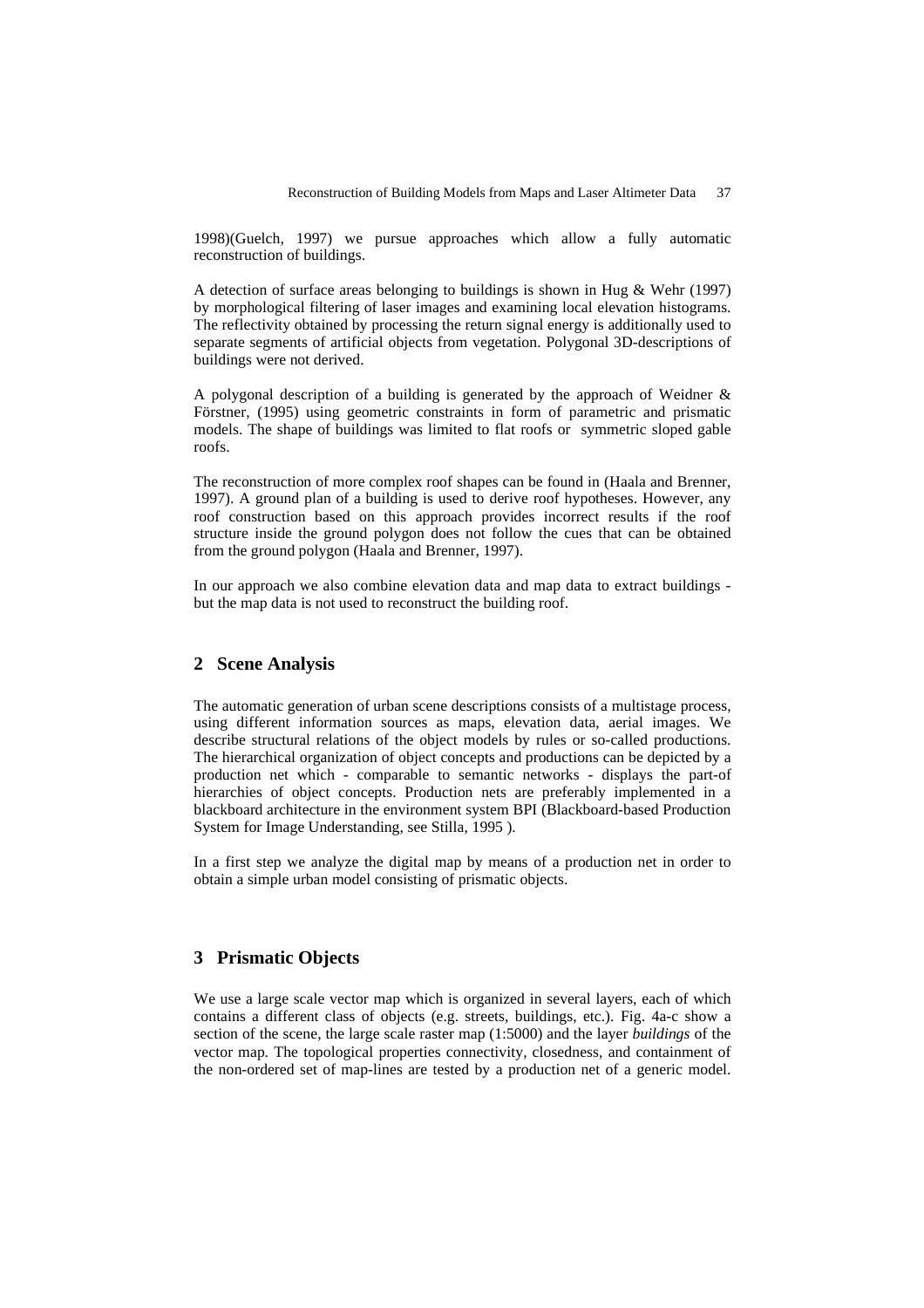The aim of the analysis is to separate parts of buildings, to determine encapsulated areas and to group parts of buildings. The output of the analysis is a hierarchical description of the buildings or complexes of buildings (Stilla & Michaelsen, 1997).



**Fig. 4.** Generation of prismatic objects from maps and elevation data

The result of the first step is used to mask the elevation data (Fig. 4f). In this way we obtain different elevation data for buildings (Fig. 4g) and non-buildings (surrounding)(Fig. 4h). Due to the fact that we use a buffer zone of some pixels (don't-care-area) along the polygon of the building contour, the negative building mask (Fig. 4e) is not the complement of the positive building mask (Fig. 4d).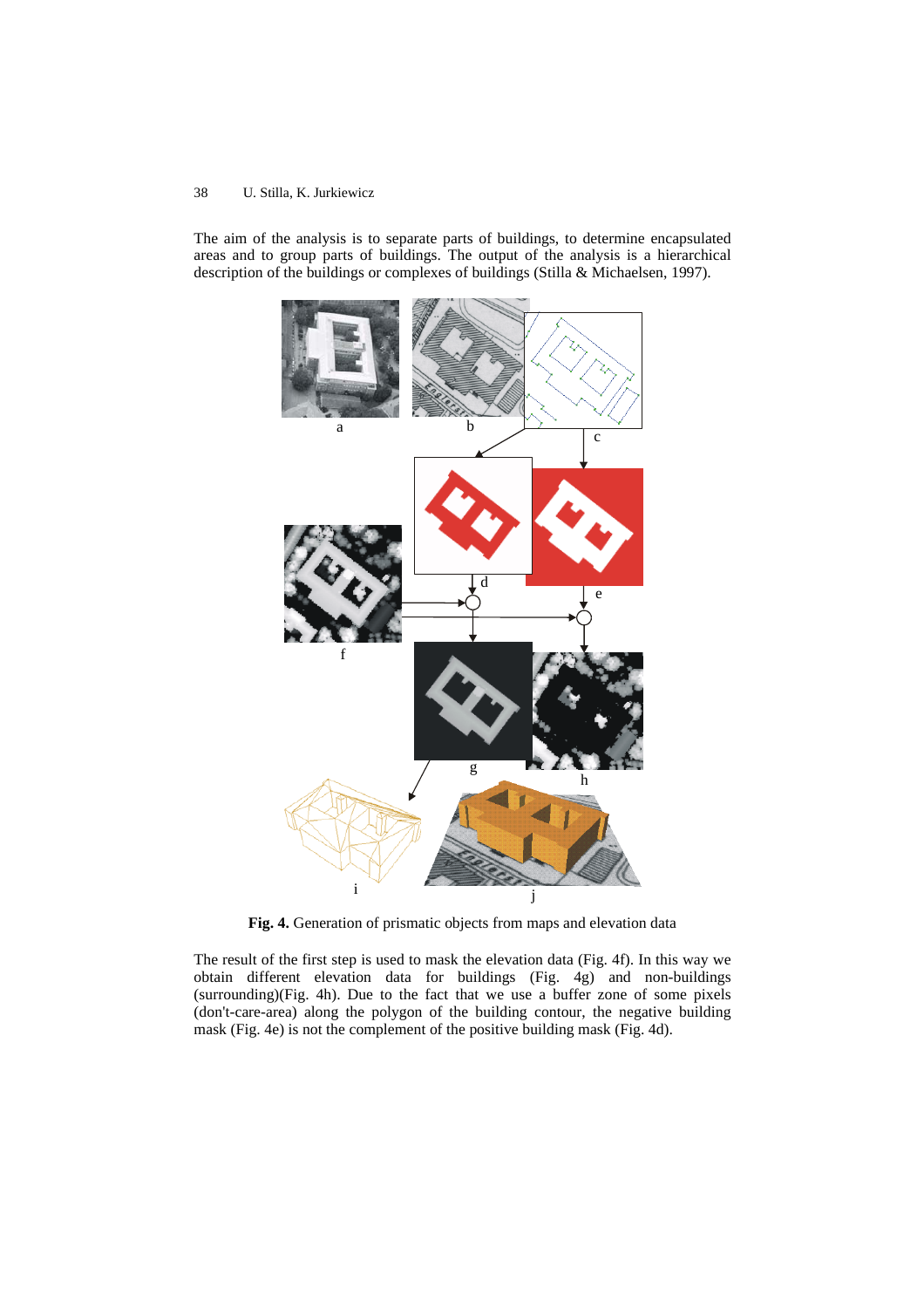For each building object of the map, a coarse 3D-description is constructed by a prismatic model. Depending on the task, the height of the covering plane can be calculated from the histogram using the (i) mean, (ii) median (for suppression of distortions), (iii) minimum (to get the height of the eaves) or (iv) maximum (to obtain the bounding box). This resulting wire-frame models is transformed into a surface model (Fig 4i,j) using an automatic triangulation.



**Fig. 5.** City model of prismatic objects (buildings).

### **4 Roof Reconstruction**

Depending on the task a more detailed description of the buildings as such models shown in Fig. 5 is required. The roof has to be reconstructed from elevation data. Simple roof structures show characteristic histograms (Fig. 6).



**Fig. 6.** Characteristic height histograms of simple roofs.

Flat roofed buildings show a significant peak in the histogram (Fig. 6a). The high of the peak (peak area) is given by the base area. If a flat roofed building has a flat superstructure (e.g. penthouse, air conditioning or elevator equipment) the histogram shows an additional peak above the main peak (Fig. 6b). Simple gabled roofs show a rectangular histogram (Fig. 6c). Assuming the same base area, the width of the rectangle depends on the slope of the roof. A hip roof shows a trapezoidal histogram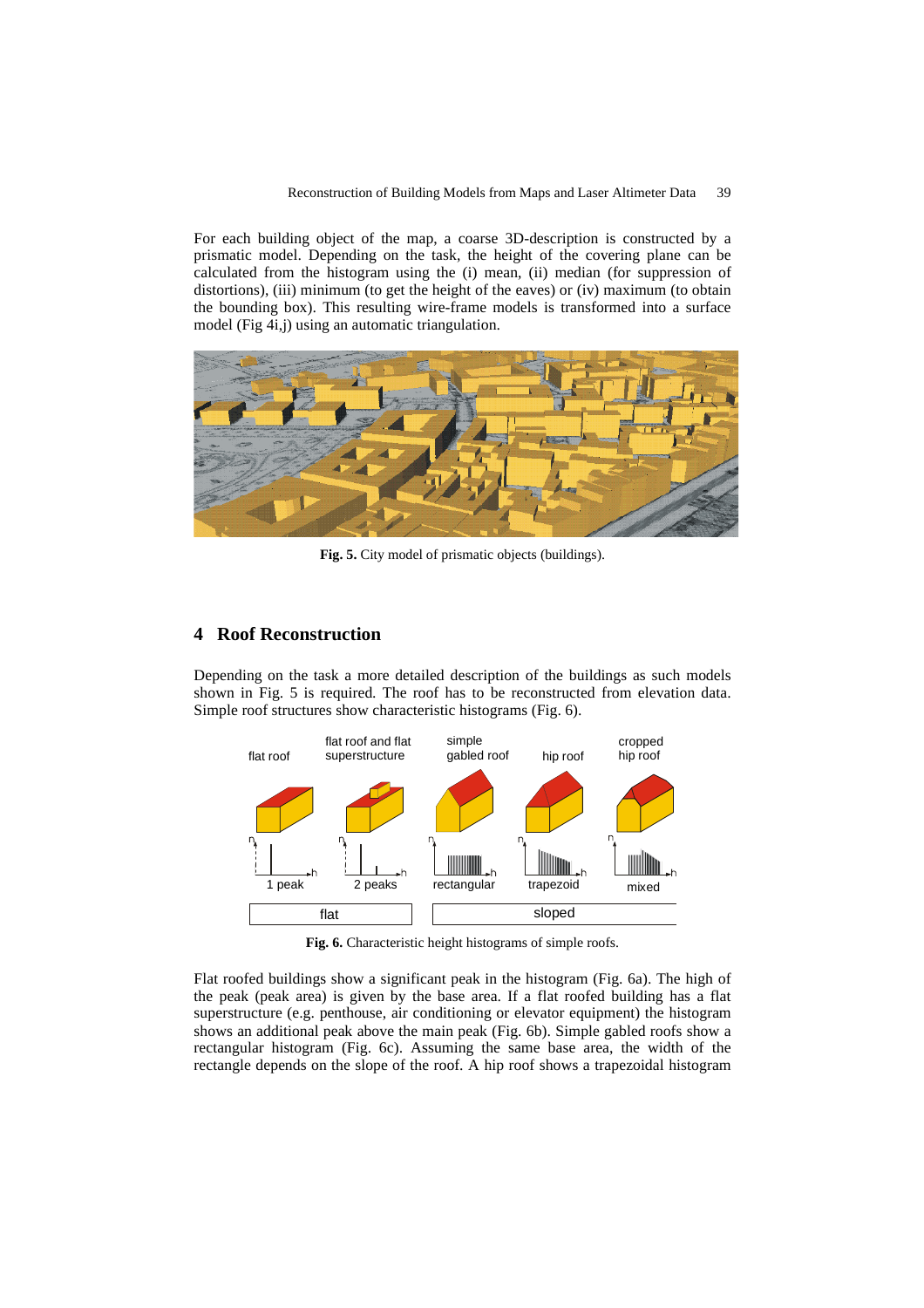(Fig. 6d). The length of the ridge determines the height of the right side of the histogram. A cropped hip roof shows a mixture of a rectangle and a trapezoid form (Fig. 6e). Since the ideal histogram forms are not present in real data, the discrimination of different sloped roofs by their histograms will generally not be possible.

#### **4.1 Roof Hypotheses**

Based on the histogram of heights flat roofs and sloped roofs are discriminated. If the distance between minimum and maximum height is smaller than a threshold, a flat roof is hypothesized (i). If the distance is large enough, the distribution is examined by the entropy relative to the elevation range. If this value is low, a flat roof with a flat superstructure is hypothesized (ii), otherwise sloped roof parts are assumed (iii).

### **4.2 Flat Roofs**

In the case of (i) the position of the peak's maximum is searched and is assigned as the height value to the prismatic object. In the case of (ii) the minor peaks with a certain gap to the main peak are looked for (Fig. 7c). Between the peaks a minimum is searched and a threshold value is calculated. These thresholds are used to segment the elevation data (Fig. 7d-f). The segments are labeled and examined for compactness (circumference/area). Segments, which are too small or not compact, are not taken into consideration for further analysis (Fig. 7e). A compact segment of a size greater than a minimum area confirms the hypothesis (Fig. 7f) and the contour is accepted (Fig. 7g).

In the following vectorization step of the contour chain we first try to fit the contour by a rectangle (Fig. 7h). If the assessment of the fit is lower than a given threshold the contour is rotated to a coordinate system parallel to the major orientation of the building. After projecting the contour points to the coordinate axes, peaks are searched in the histogram to describe the contour by a right-angled polygon (e.g. Lstructure). If this approximation is insufficient as well, the contour is approximated by a dynamic split algorithm (Stilla et al., 1996).

#### **4.3 Sloped Roofs**

Some buildings show a mixture of sloped and flat parts of the roof (Fig. 8). Additionally, there may occur parts of a building e.g., garage, terrace, balcony, canopy of the front door, etc. They are not assigned to the main roof, because there height is much lower.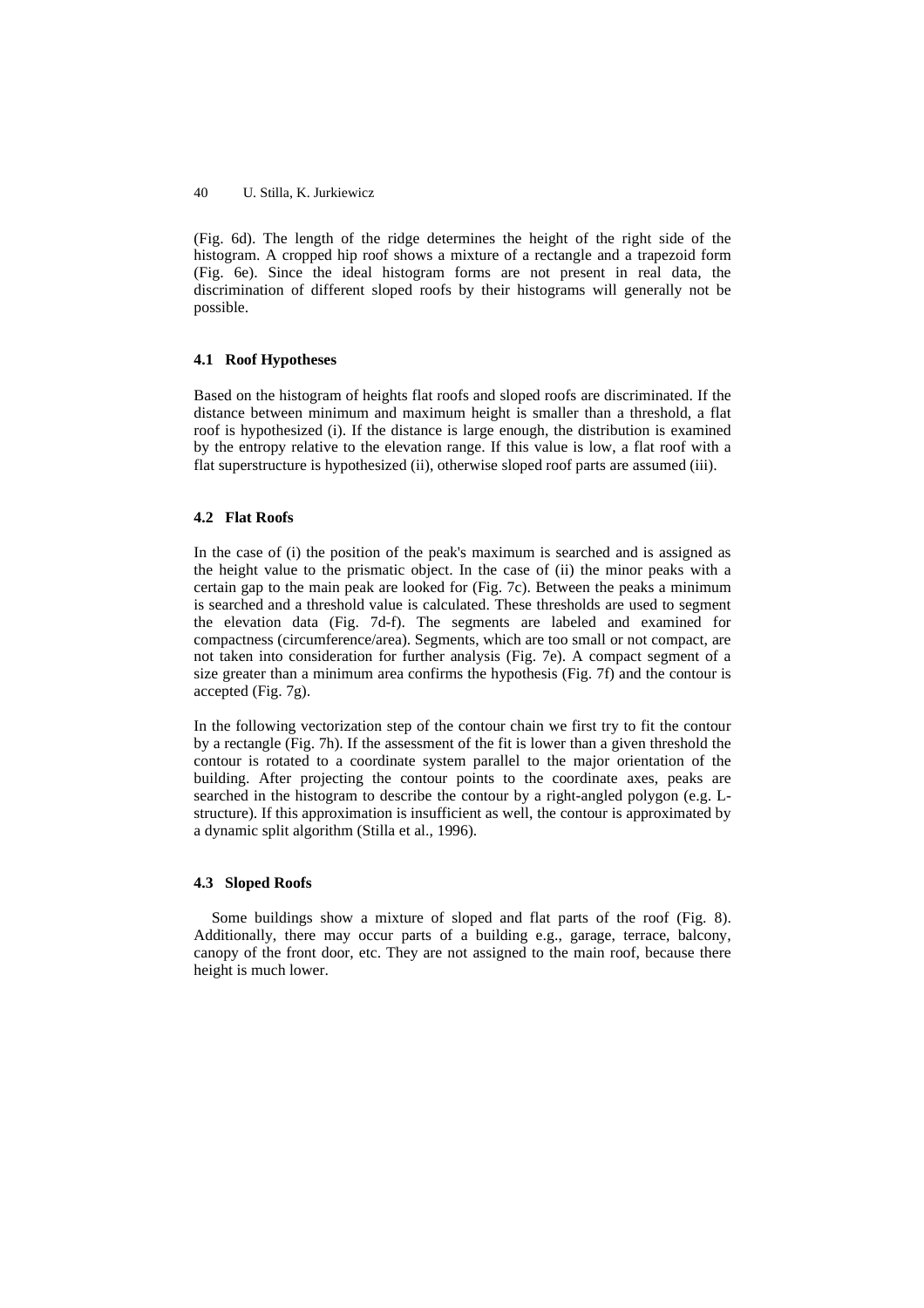

# Reconstruction of Building Models from Maps and Laser Altimeter Data 41

**Fig. 7.** Reconstruction of a flat superstructure.



**Fig. 8.** 3D view of elevation data of a single building and the corresponding histogram.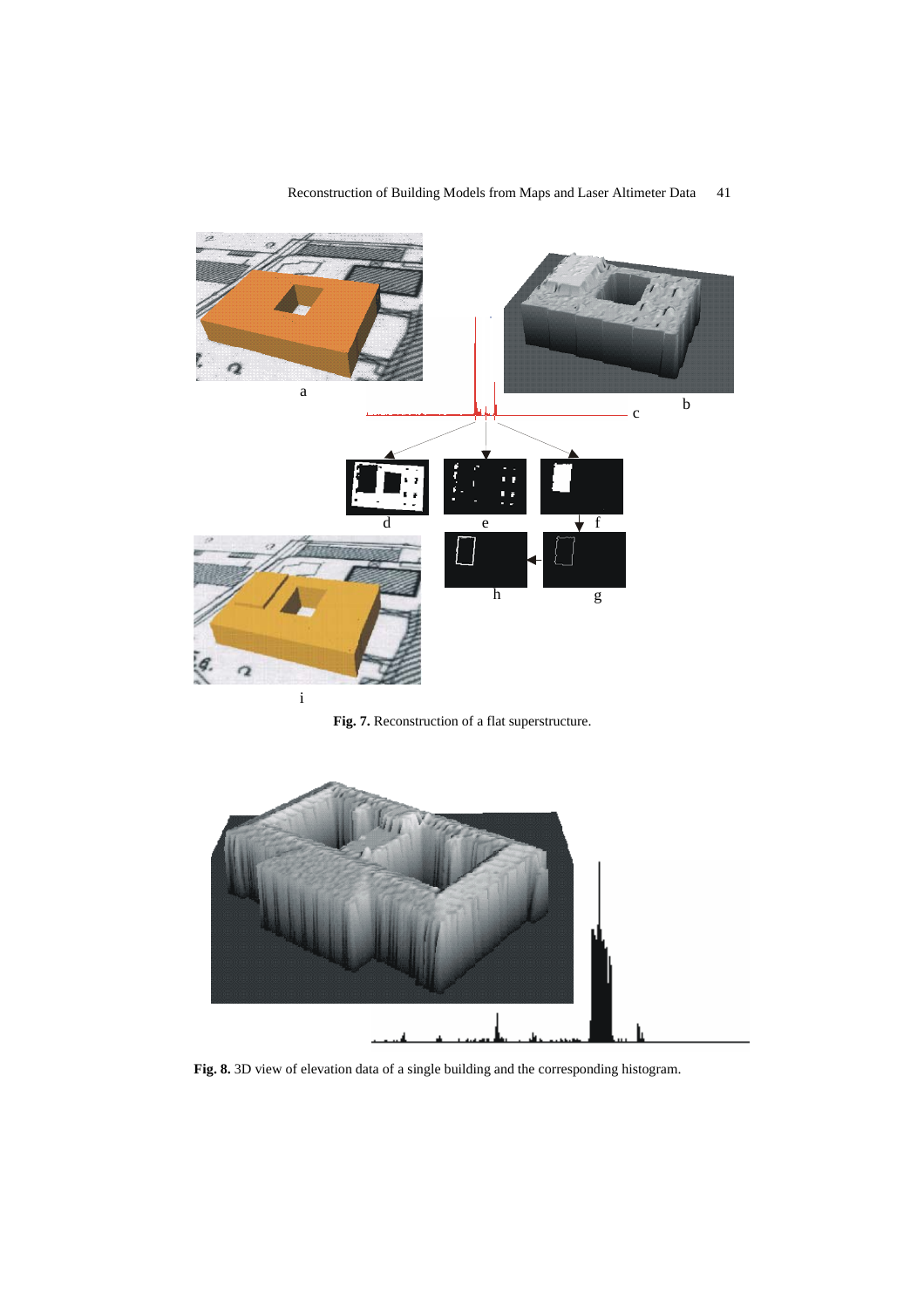

**Fig. 9.** Separation of elevation image into images of (a) lower or flat and (b) sloped roof parts.

First the lower and flat parts of the roof are separated from the sloped parts. In order to test the hypothesis (iii) the gradient field of the elevation image is calculated. Different orientations of the gradient are displayed in Fig. 10a by different brightness values. From the orientation of the gradients possessing a minimum absolute value, a histogram is determined (Fig. 10b). In the histogram we search for peaks in order to determine major orientations and orientation intervals around them.



**Fig. 10.** Orientation of gradient. a) orientation image, b) histogram of orientations

By thresholding the orientation image (Fig. 10a) at the boundaries of the orientation intervals (Fig. 10b), segments of similar orientation are separated. The areas resulting from the segmentation are then morphologically dilated and eroded to fill small unknown enclosed areas, remove small regions, and separate components, which are connected only by a few pixels.



Fig. 11. Separated segment. a) absolute value of gradient, b) histogram.

These segments of homogeneous oriented gradients may still contain areas of different slopes. For an obtained segment Fig. 11a shows the absolute values of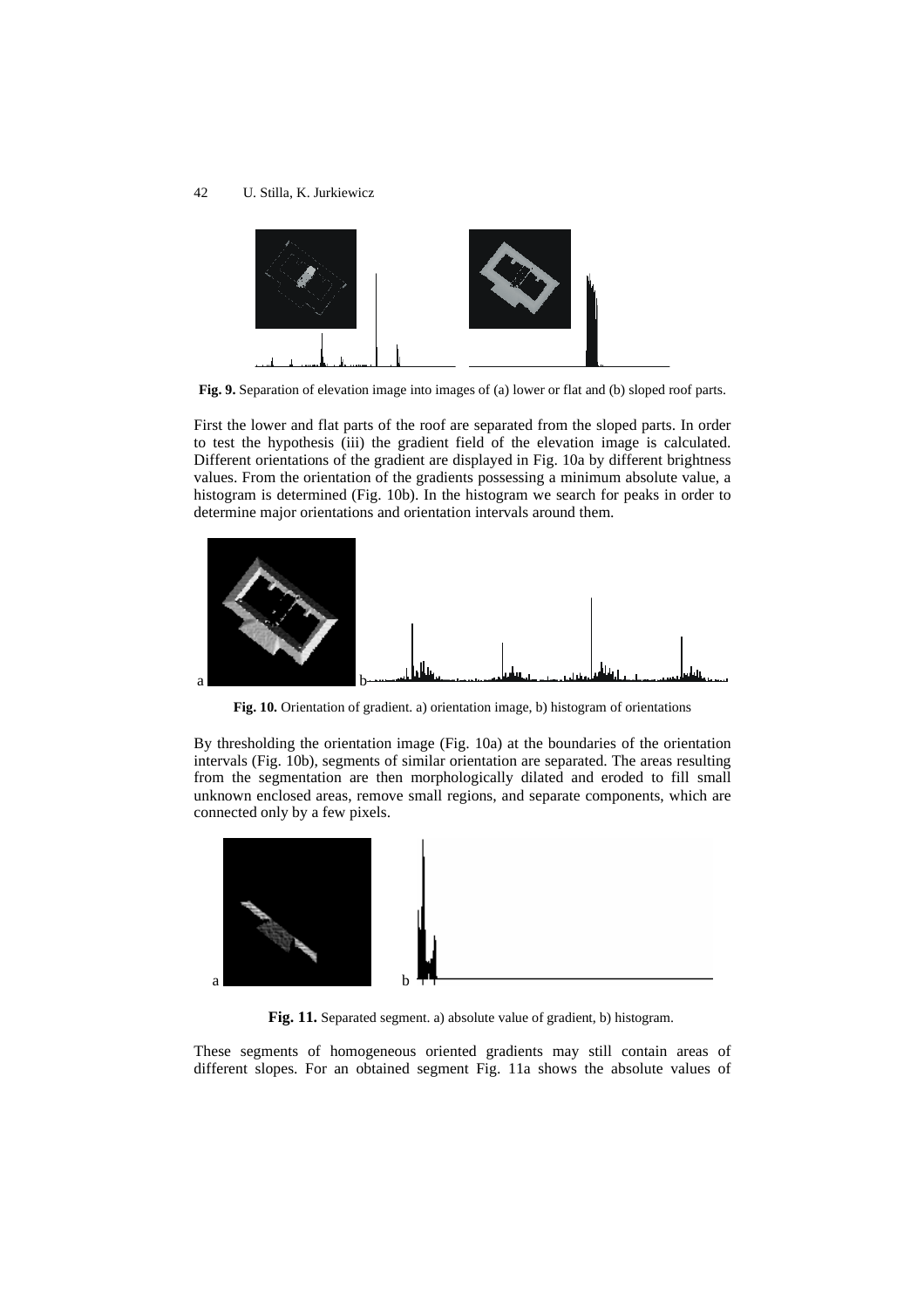gradients by corresponding brightness values. To separate such connected areas, the histogram of the slope is determined (Fig. 11b). If the distribution shows several significant peaks essentially differing in slope, then the segment is split into the corresponding areas. The result of the segmentation process is shown in Fig. 12.



**Fig. 12.** Segmented elevation image.

Using segments of homogenous orientation and slope, spatial planes are calculated by a least square fit. Recalculating the z-coordinate for the contour points by the plane equation, we ensure a plain 3D contour chain (Fig. 13).



**Fig. 14.** 3D polygons of roof segments

A polygonal description is obtained by deleting points of the 3D contour chain (Fig. 14). Special attention is required at the neighboring edges of pairs of segments to receive a common line. Since edges of neighboring segments do not intersect in exactly one point, a common vertex has to be calculated. After this step, it may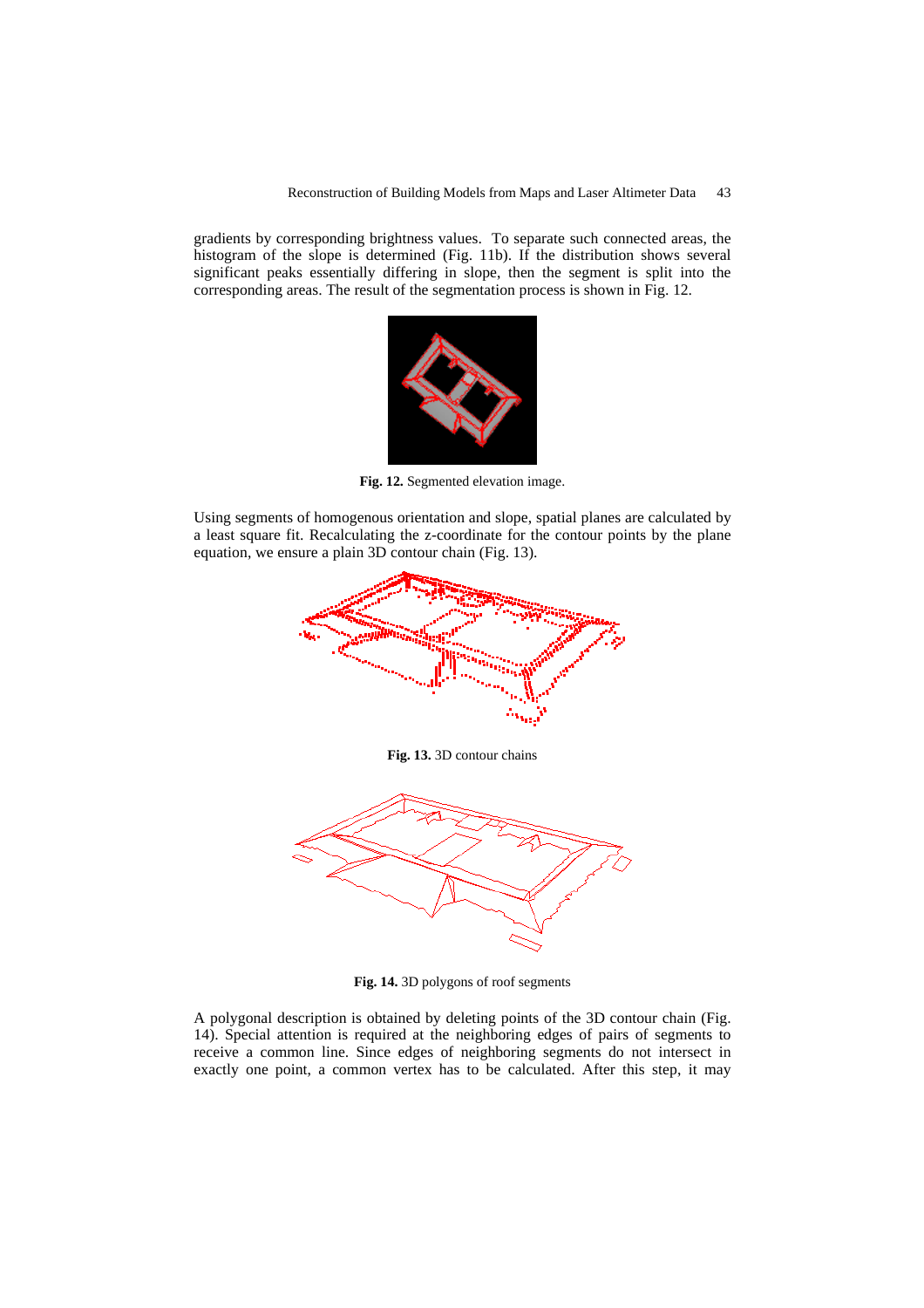happen, that points of the bordering polygon do not exactly lie in a plane. In a following tessellation step the surface is split in further planar surfaces. The result of the reconstruction is shown in Fig. 15.



**Fig. 15.** Reconstructed sloped roof structure

# **5 Update of City Models**

For updating the database of the 3D-city model we propose a procedure in two phases. In a verification phase the buildings which are already stored in the database are compared with the new elevation data by histogram characteristics. They are confirmed, modified or deleted.

In a classification phase new buildings are searched in the elevation data of nonbuildings (Fig. 4h). The discrimination of artificial objects from natural objects can be done taking into account the difference in reflectance, elevation texture, local variance of surface gradients, vertical structure (elevation), and shape of the object surfaces (Hug and Wehr, 1997).

One possibility for finding man-made objects is to search for regular structures. For this purpose the elevation data is thresholded appr. 2m above the ground. The resulting binary segments are examined for compactness. In the contour of compact segments we search for basic right-angled structures. A model for composing basic right-angled structures is described in (Stilla et al., 1998).

# **6 Discussion**

The proposed method can be applied to reconstruct complex roof shapes from maps and elevation data. The approach allows the recognition of additional structures (e.g. superstructures) which can not be derived from the building outlines shown in the map. It has been shown, that elevation histograms of laser altimeter data show characteristic features of roofs.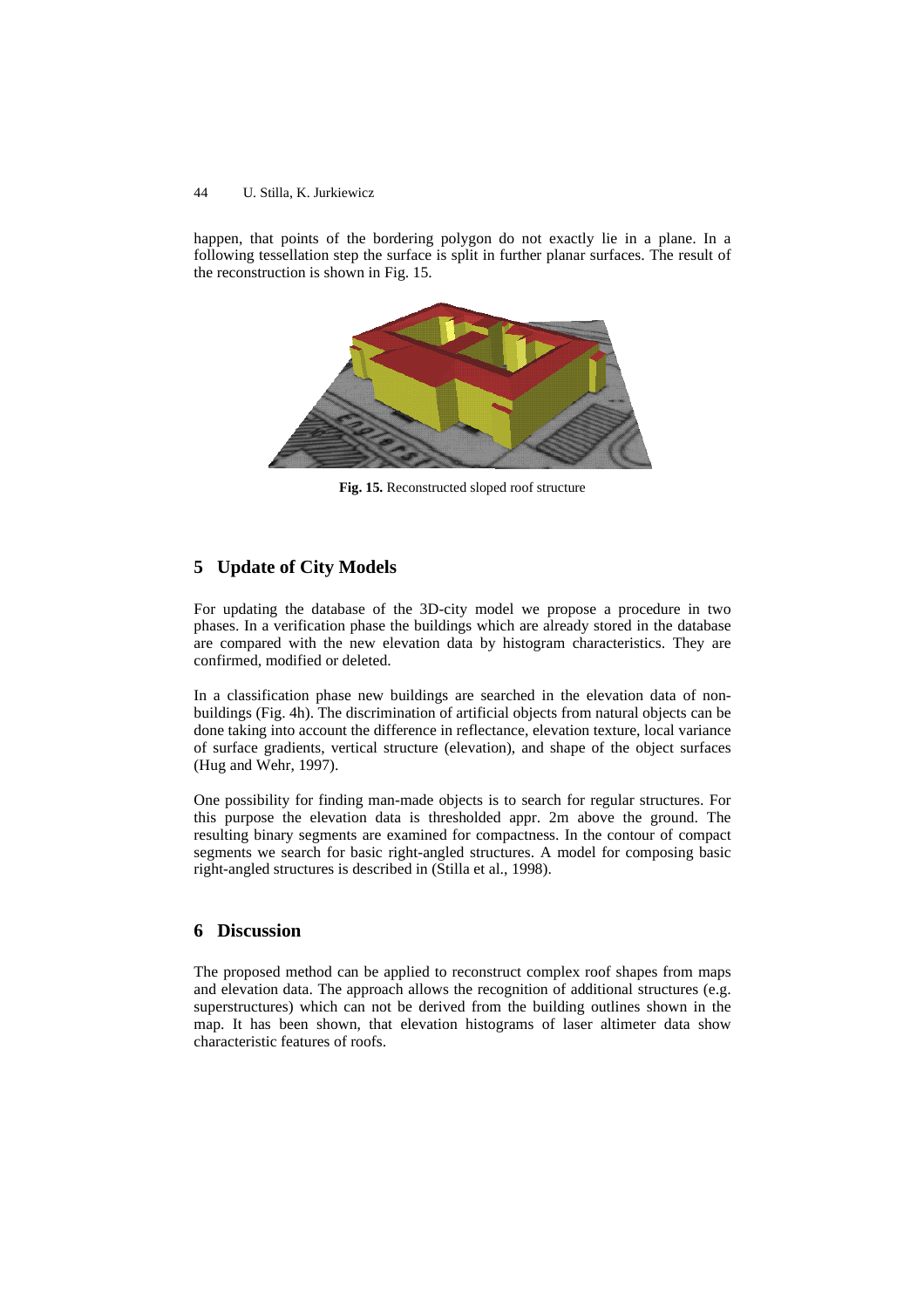However, the reconstruction of small roof segments is not reliable. Those segments remain unconsidered or are reconstructed as prismatic objects. Additionally, difficulties occur when analyzing histograms of strongly sloped roof segments (high roof) oriented parallel to the grid. They show a set of peaks and look like a comb.

Using the segmentation approach, we have assumed, that roof parts have similar orientations and for the whole roof only a few orientations exists. If the histogram does not show a few major orientations, local relations have to be considered for reconstructing planar surfaces (Besl, 1988). Several segmentation algorithms which are based on region growing are described and compared in (Hoover et al., 1996).

Important for reconstruction is the evaluation of the results. For a quantitative evaluation, ground truths of a set of buildings and task-dependent assessment functions are necessary. Up to now only single objects are qualitatively evaluated. A comparison of the results with a measured CAD-Model is shown in Fig. 16.



**Fig. 16.** Comparison of reconstructed segments and truth data (lines)

### **References**

- 1. Adrian G, Fiedler F (1991) Simulation of unstationary wind and temperatur fields over complex terrain and comparison with observations. Beitr. Phys. Atmosph., 64, 27-48
- 2. Besl PJ (1988) Surfaces in range image understanding. New York: Springer
- 3. Danahy J (1997) A set of visualization data needs in urban environmental planning & design for photogrammetric data. In: Gruen et al. (eds) Automatic extraction of man-made objects from aerial and space images (II), 357-366, Basel: Birkhäuser
- 4. Gruber M, Kofler M, Leberl F (1997) Managing large 3D urban database contents supporting phototexture and levels of detail. In: Gruen et al. (eds) Automatic extraction of man-made objects from aerial and space images (II), 377-386, Basel: Birkhäuser
- 5. Gruen A (1998) TOBAGO a semi-automated approach for the generation of 3-D building models. ISPRS Journal of photogrammetry & remote sensing, 53(2): 108-118